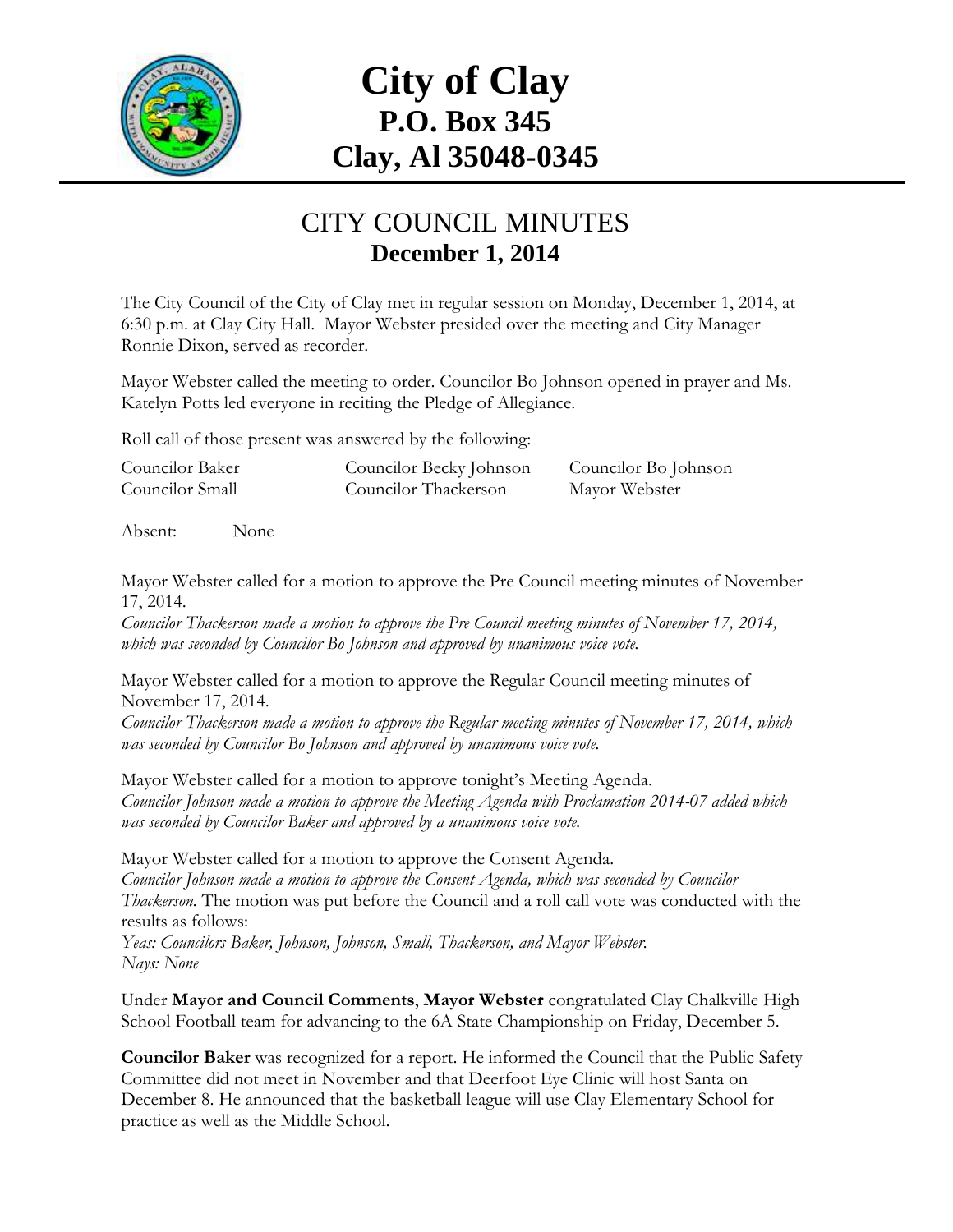

# **CITY OF CLAY CITY COUNCIL MINUTES December 1, 2014**

**Councilor Becky Johnson** was recognized and reported the following: (1) The Seniors will have Santa at their Christmas Party on December 12. (2) The Seniors will take a trip to Nashville on December 10 and 11. (3) Thanked CCMS Band Dr. Chris Walker for performing at the Tree Lighting. (4) The Christmas Parade will be at 3:30 pm on December 13 and the route will end at the Elementary School.

**Councilor Bo Johnson** was recognized for a report and announced that the Millington HOA would like to meet with the City of Clay in January.

**Councilor Small** had nothing new to report.

**Councilor Thackerson** was recognized for a report and stated that the Park Committee will meet on Monday, December 8.

Under **Reading of Petitions, Applications, Complaints, Appeals, Communications, etc.,** Mayor Webster announced that there were none.

Under the **City Manager's Report**, City Manager Ronnie Dixon estimated that 1,000 people attended the Christmas Tree Lighting and commented on the community involvement.

Mr. Dixon reported the account balances in the General Fund = \$273,915.45; Contractors Bond =  $$168,721.92$ ; Capital Improvement Fund =  $$465,761.48$ ; 4 & 5 Cent Gasoline Fund =  $$64,242.92$ ; 7 Cent Gasoline Fund =  $$242,587.96$ ; Road Project Fund =  $$175,000.00$ ; Contingency Fund  $= $175,000.00; BBT$  Fund $= $50,000.00; Ball$ park Revenue YTD $=$ \$119,314.46; and Ballpark Expense YTD= -\$111,381.28.

Under **Resolutions, Ordinances, Orders and Other Business** Mayor Webster introduced Proclamation 2014-06, A Proclamation to Recognize the Life of James Odell Richeson, which was read by City Manager Ronnie Dixon.

*Councilor Johnson made a motion to adopt Proclamation 2014-06, which was seconded by Councilor Bo Johnson and approved by a unanimous voice vote.*

Mayor Webster introduced Proclamation 2014-07, A Proclamation to Recognizethe 2014 Clay Chalkville High School Football Team, which was read by City Manager Ronnie Dixon. *Councilor Johnson made a motion to adopt Proclamation 2014-07, which was seconded by Councilor Baker and approved by a unanimous voice vote.*

Mayor Webster introduced the Public Hearing case A-2014-05, annexing 5775 Cheryl Drive. Mayor Webster asked if there was anyone present who wished to speak for or against this and there was no response.

Mayor Webster introduced the Public Hearing for case Z-2014-03, rezoning 2550 Sweeney Hollow Road to Community Institutional. Mayor Webster asked if there was anyone present who wished to speak for or against this and there was no response.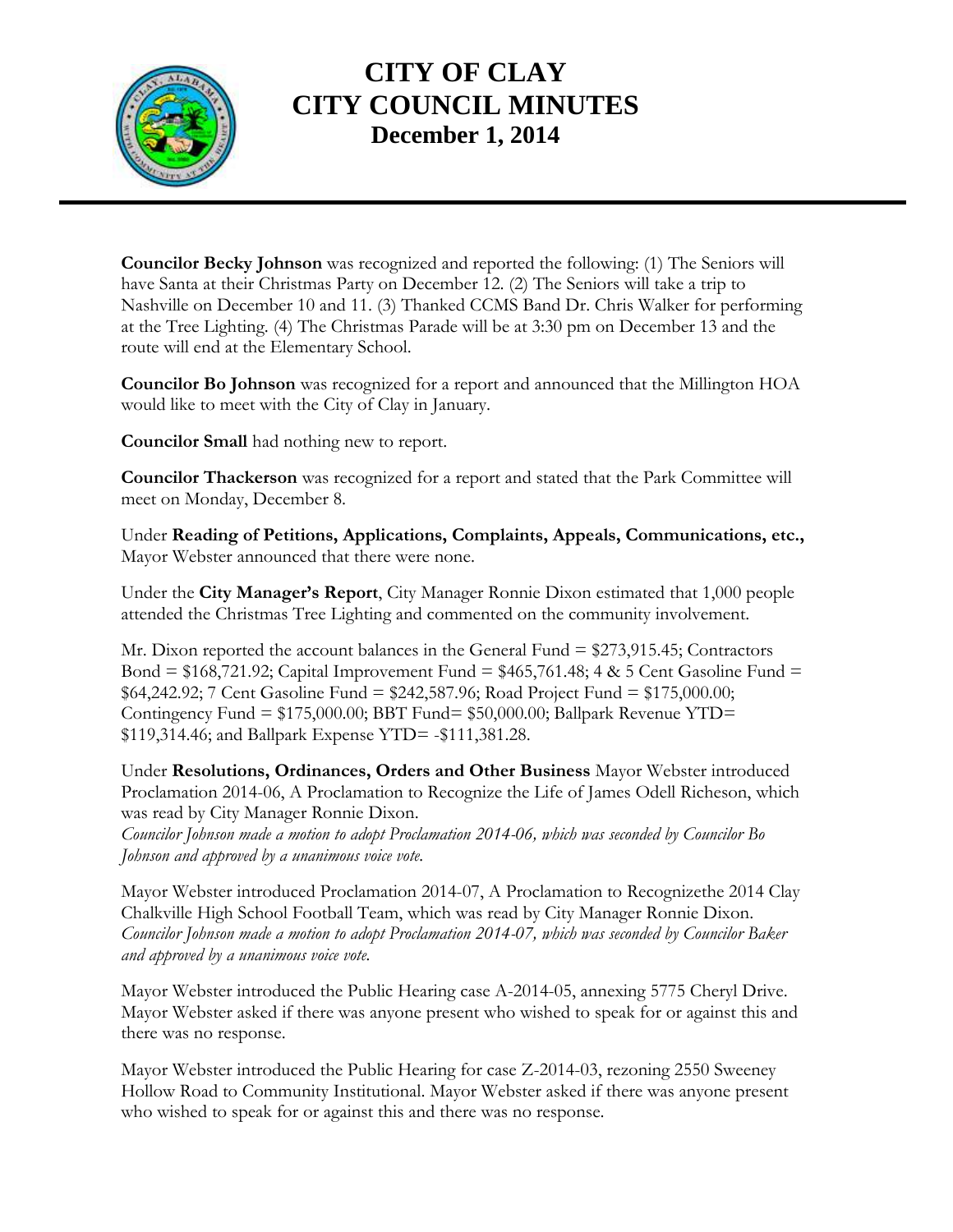

# **CITY OF CLAY CITY COUNCIL MINUTES December 1, 2014**

Mayor Webster called for a motion to enter into Unanimous Consent. *Councilor Small made a motion to suspend the regular rules of order and enter into Unanimous Consent, which was seconded by Councilor Thackerson.* The motion was put before the Council and a roll call vote was conducted with the results as follows:

*Yeas: Councilors Baker, Johnson, Johnson, Small, Thackerson, and Mayor Webster. Nays: None*

Mayor Webster introduced Ordinance 2014-11, An Ordinance Annexing 5775 Cheryl Drive, which was read by City Manager Ronnie Dixon.

*Councilor Baker made a motion to approve Resolution 2014-48, which was seconded by Councilor Bo Johnson.*  The motion was put before the Council and a roll call vote was conducted with the results as follows:

*Yeas: Councilors Baker, Johnson, Johnson, Thackerson, and Mayor Webster. Nays: None*

Mayor Webster introduced Resolution 2014-52, A Resolution Declaring Weeds to Be a Nuisance, which was read by City Manager Ronnie Dixon.

*Councilor Small made a motion to approve Resolution 2014-52, which was seconded by Councilor Bo Johnson.*  The motion was put before the Council and a roll call vote was conducted with the results as follows:

*Yeas: Councilors Baker, Johnson, Johnson, Small, Thackerson, and Mayor Webster. Nays: None*

Mayor Webster introduced Resolution 2014-53, A Resolution Designating Meeting Times for the City Council for the Year 2015, which was read by City Manager Ronnie Dixon. *Councilor Thackerson made a motion to approve Resolution 2014-53, which was seconded by Councilor Bo Johnson.* The motion was put before the Council and a roll call vote was conducted with the results as follows:

*Yeas: Councilors Baker, Johnson, Johnson, Small, Thackerson, and Mayor Webster. Nays: None*

Mayor Webster introduced Resolution 2014-54, A Resolution Designating Meeting Times for the Planning and Zoning Commission for the Year 2015, which was read by City Manager Ronnie Dixon.

*Councilor Johnson made a motion to approve Resolution 2014-54, which was seconded by Councilor Bo Johnson.* The motion was put before the Council and a roll call vote was conducted with the results as follows:

*Yeas: Councilors Baker, Johnson, Johnson, Small, Thackerson, and Mayor Webster. Nays: None*

Mayor Webster introduced Resolution 2014-55, A Resolution Designating Meeting Times for the Board of Zoning Adjustments for the Year 2015, which was read by City Manager Ronnie Dixon.

*Councilor Johnson made a motion to approve Resolution 2014-55, which was seconded by Councilor Bo*